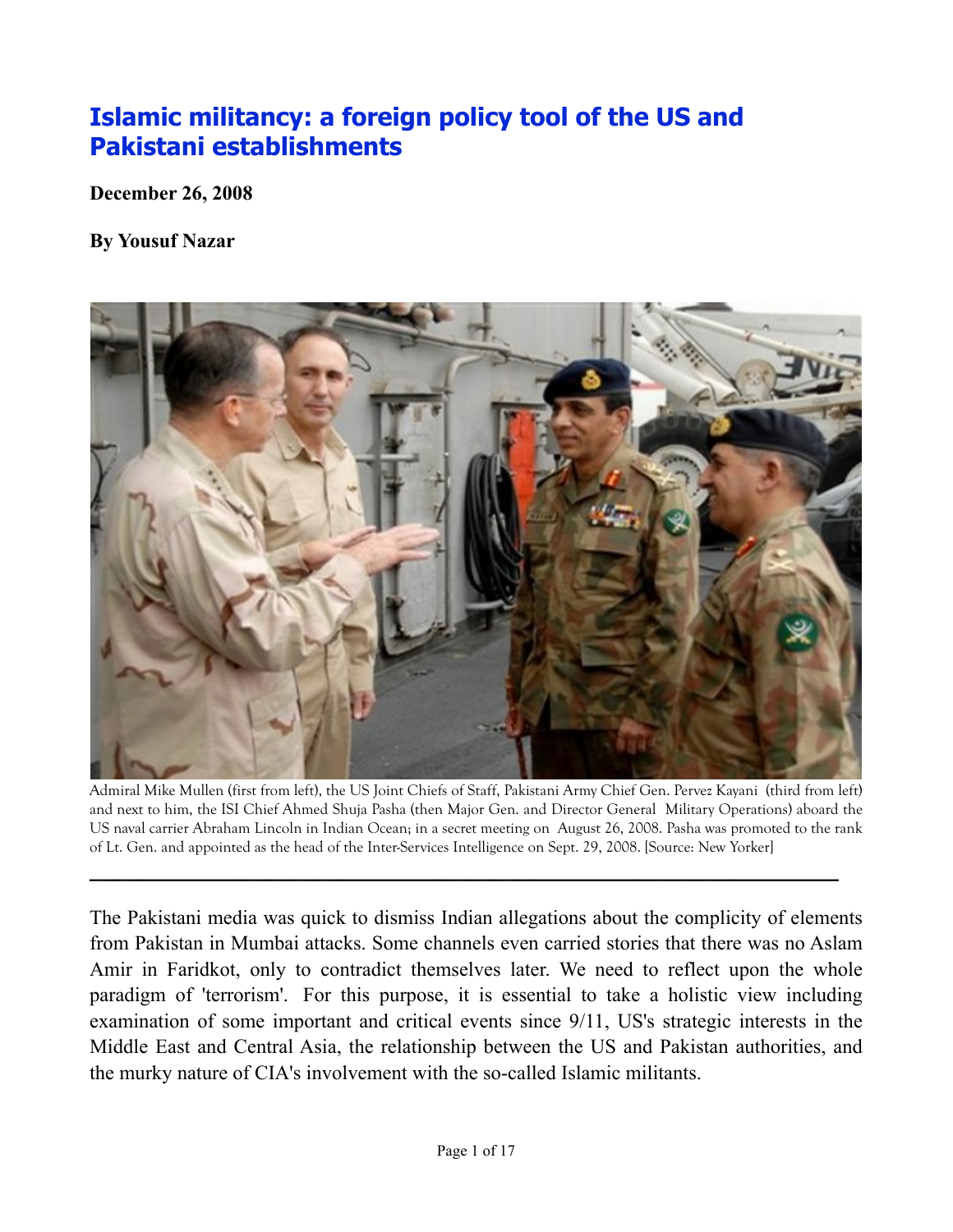**In Pakistan, there are two extreme viewpoints. One view sees things through a conspiracy paradigm where India-US-Israel nexus is out to destroy Pakistan and Pakistani establishment is an innocent bystander. The other view sees fundamentalism as purely a home grown issue that has gone out of control. There are elements of truth in both the views. But the reality, as always, is far more complex.** 

It has been made more complex due to the fact there is big money involved on both the sides. The Americans have poured money into so-called Pakistani think-tanks and media groups. Some of these think-tanks have clear and identifiable linkages to those run by neocons or are directly or indirectly funded by the US government or organisations. Their views are given platforms by large and respected groups such as DAWN and GEO TV without bothering to make disclosures about conflict of interest; a standard practice.

Some of the so-called fundamentalists enjoy cosy relationship with the Arab kingdoms and the Pakistani intelligence agencies. These agencies are very close to the CIA and the Pentagon.

Hence, the exponential increase in militancy and terrorist attacks in Pakistan since 2004 cannot be analysed in isolation from the role of the establishment, the US policies, and the biggest ever [ongoing] covert operations of the CIA since the end of the Afghan war in 1989.

Now let us ask why does it take the UN declarations to prompt actions from Pakistan? Why does Pakistan wait for external pressure to mount to act against militant groups? This lends credence to the view that militancy in Pakistan is, in part at least, a policy tool of the security establishment. But it is hard to argue or believe that the "elements within Pakistan" have or could have operated independently of its benefactors in Washington. This aspect may be away from the glare of TV screens and the front pages of the leading newspapers in the US, India, and Pakistan but the there are strong reasons and reports to believe that the so-called Islamic militants continue to be tools of also the western intelligence agencies such as the America CIA and the British MI-6. And at points, they are alleged to be joined at the hip.

**That is not to say that Pakistan does not have an inner cancer. But contrary to the view held by many in Pakistan, the cure lies in putting a distance with the Americans and not working with and for them. The only way to get out of this predicament would be a well thought out and carefully planned policy of gradual disengagement from playing the great game and support of militancy,**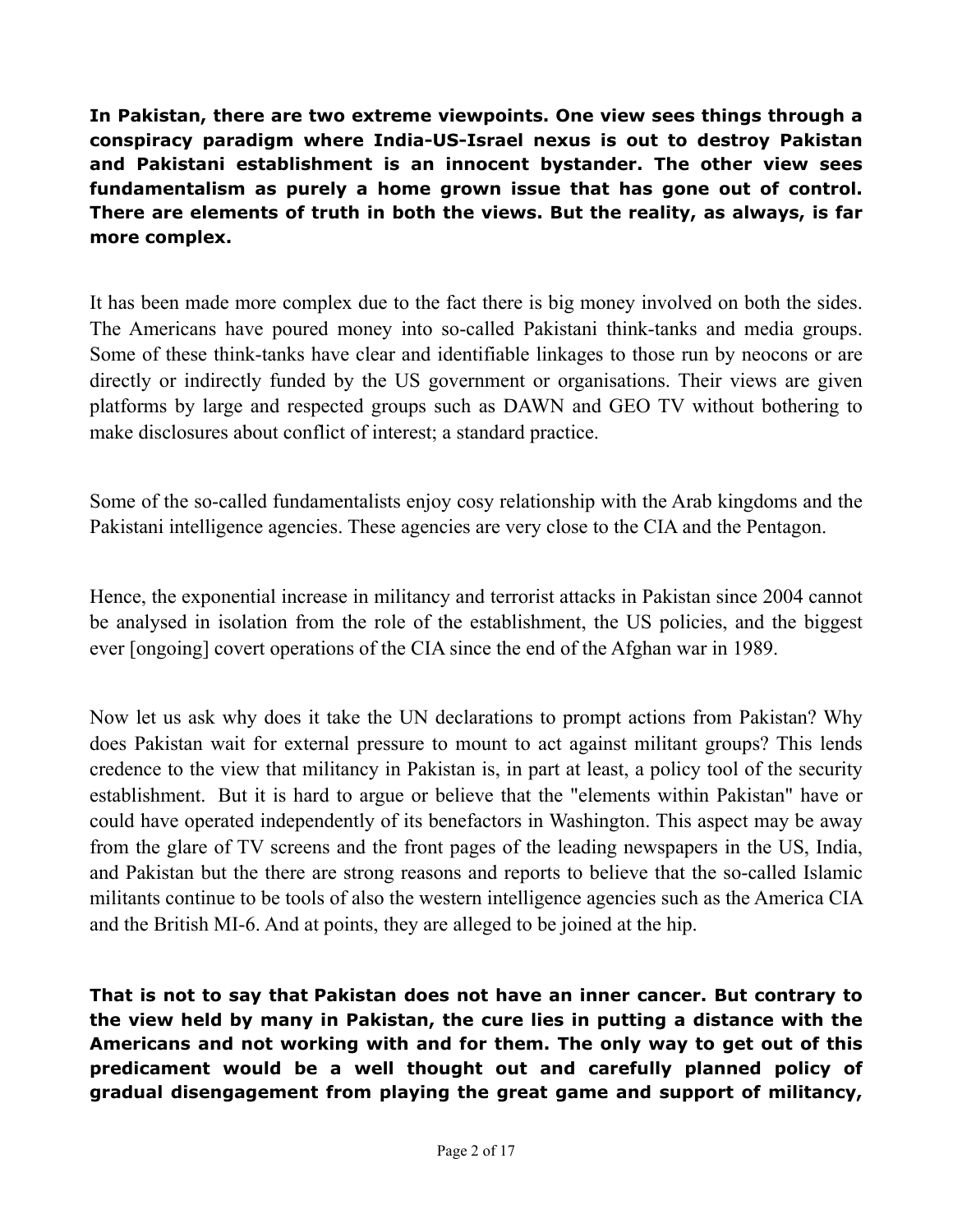#### **in Kashmir or elsewhere, and at whatever level - state or non-state, over the course of next several years.**

**In the absence of a clear policy and unwillingness to reduce dependence on the United States in exchange for fighting its proxy wars in Central Asia, the risk of Pakistan sinking deeper into the quagmire will only increase at a great cost to the national security interests. Let's see why?**

#### **US Intelligence had advance knowledge of Mumbai attacks**

A [CNN report](http://edition.cnn.com/2008/WORLD/asiapcf/12/01/india.attacks2/index.html) Dec. 1, 2008 claimed that the US intelligence had warned the Indian government about a potential maritime attack against Mumbai at least a month before Mumbai attacks. "US intelligence indicated that a group might enter the country by water and launch an attack on Mumbai", CNN reported. One has to wonder if the top Pakistani authorities were informed and if not, why not? Pakistan would have been a likely point of origination of such a maritime attack by terrorists entering by water.

The CNN story raised another question. Given the extremely close relationship between the US and Pakistani authorities and between the US and some of the militant groups, the United States has the greatest motive and capability to expand the terror war that is not going any where in Afghanistan or which it is losing. Given the distant and recent history of CIA covert operations, it is not beyond the realm of possibility that the US would use the widely known presence of CIA assets inside Pakistan to instigate a terrorist attack inside India.

#### **CIA has a history of using terrorist groups**

One example of the CIA using terrorist attacks to further US policy objectives was a car bombing in Beirut in 1985. The car was placed outside a mosque. The bomb was timed to go off when people were leaving to make sure it killed the maximum number of people. It killed, according to the Washington Post, 80 people. It wounded over 250, mostly women and girls leaving the mosque. There was a huge explosion so it blew up the whole street, killing babies in beds and so on and so forth. The bomb was set off by the CIA in collaboration with British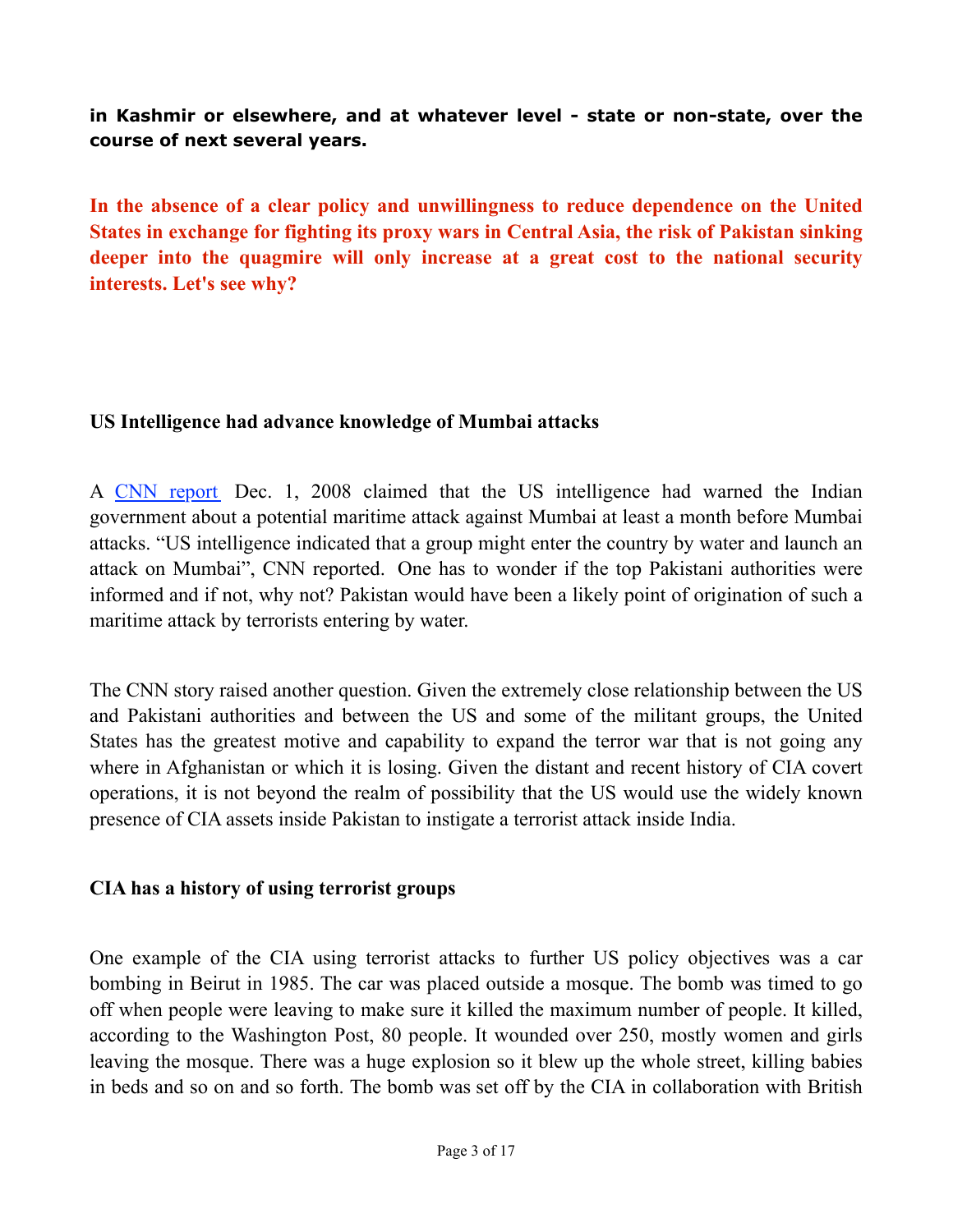intelligence and Saudi intelligence and specifically authorized by William Casey, according to Bob Woodward's history of Casey and the CIA.

It may be recalled that after the Bali bombing in 2002, senior Indonesian intelligence officials [New York Times, Nov. 25, 2002] had suspected that the CIA was behind the bombing and then Indonesia President Megawati had condemned "a superpower that forced the rest of the world to go along with it." Mrs. Megawati went on to say," We see how ambition to conquer other nations has led to a situation where there is no more peace unless the whole world is complying with the will of the one with the power and strength."

More recently, the US and Pakistani media sources have carried reports of active support by the CIA of militant groups in Pakistan as described later in this article.

# **US has made the greatest strategic and tactical gains**

The United States stands to make the greatest strategic and tactical gains by dragging India into the so-called 'War on Terror." While the US officials were quick to point fingers towards Pakistan and rush to Islamabad to put pressure on Pakistani leadership, Iran and Russia advised caution. Chinese were careful to avoid any reference to Pakistan while they condemned the attacks. Iran's parliament Speaker Ali Larijani urged both India and Pakistan not to fall into trap set by certain countries. Russia Ambassador to New Delhi Vyacheslav Trubnikov said: "India should not yield to provocation. It should not listen to hotheads." He refused to get drawn to the finger-pointing towards Pakistan, as he maintained that he will not like to jump to conclusions when the investigations are on.

#### **The US administration and its claims**

The timing of Mumbai attacks coincided with the announcement of Robert Gates as Obama's Secretary of Defence, signalling the continuity of the current strategy in Afghanistan and Pakistan. The attack came at a time when the new Pakistani government had been conducting the most intense and vigorous campaign ever undertaken by Pakistan against the militants in the tribal areas.

On Nov 12, 2008 the Washington Post reported that CIA Director Michael V. Hayden was likely to lose his job in President Obama's administration. The following day, Hayden raised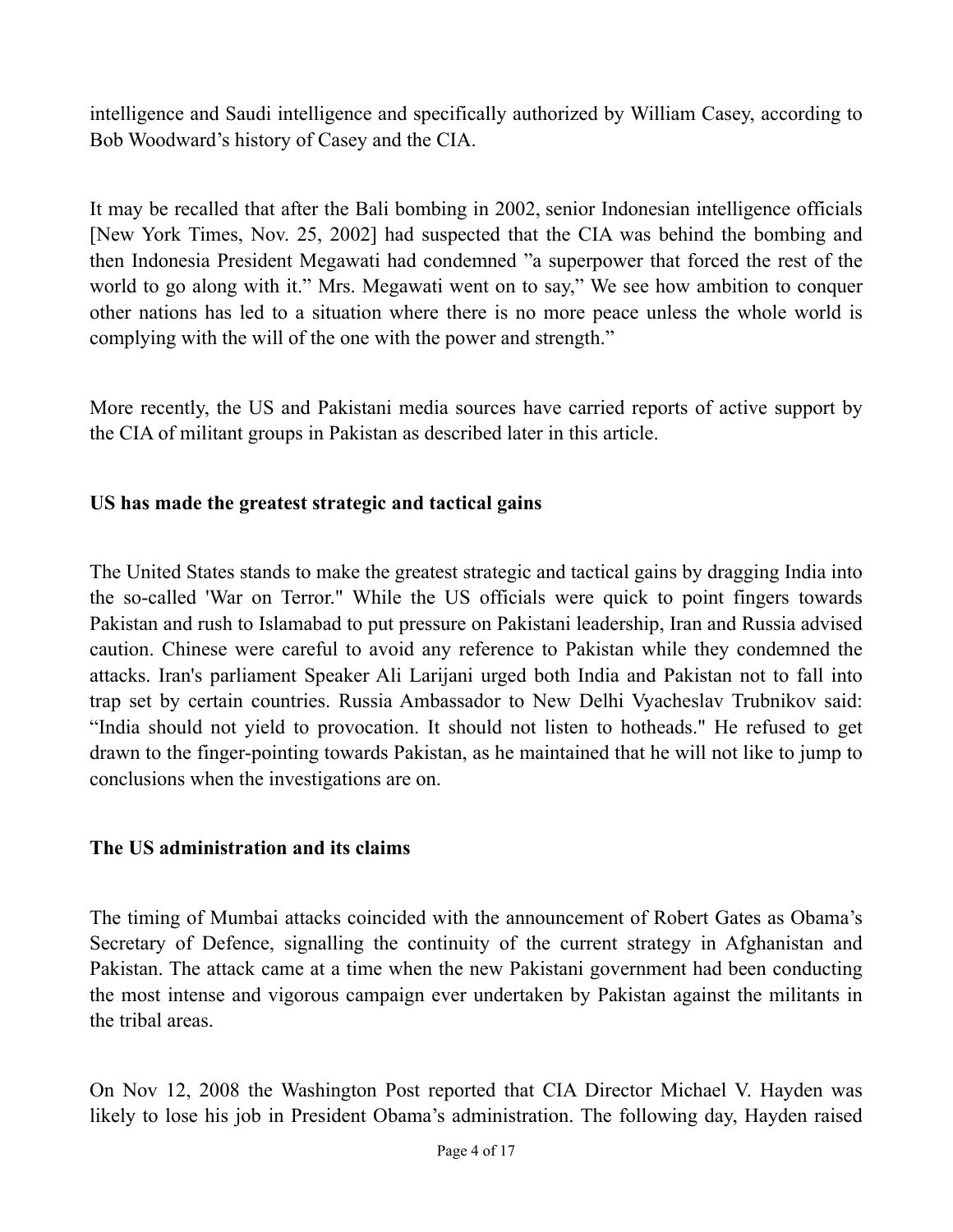the bogey of Osama bin Laden again saying he was "hiding in the lawless tribal areas of the Pakistan-Afghanistan border but was spending most of his time on his own security, making him ineffective." Hayden described Osama bin Laden's network as a "determined and adaptive enemy" in a "war that is far from over" and warned: "If there is a major strike on [the US], it will bear the fingerprints of al-Qaida."

Hayden is closely linked to the Bush administration's controversial warrantless wiretapping program, the so-called Terrorist Surveillance Program. Hayden was the head of the National Security Agency, which was responsible for intercepting phone conversations and e-mails, when the program was initiated. Hayden has also publicly supported the enhanced interrogation techniques authorized by President Bush and used by the CIA against high-value terrorists caught overseas and held in secret prisons around the world. Now Hayden claims Al Qaeda leaders have extended their tentacles to North Africa and Somalia and were using partnerships to establish new bases. Elsewhere, Mr. Hayden said, Al Qaeda was "strengthening" in Yemen, and he added that veterans of the fighting in Iraq and Afghanistan had moved there, possibly to stage attacks against the government of Saudi Arabia.

Can we take Mr. Hayden's unsubstantiated claims on their face value or even seriously? Mr. Hayden's statement implies he knows about the whereabouts and activities of Osama. This is ridiculous. How can he even imply this after more than seven years of 9/11 and with no success in getting even anyway nearer to Osama or his deputy Ayman al-Zawahiri let alone capturing them?

## **Credibility of US claims about Al Qaeda**

# **No US official or journalist or think-tank has ever raised or answered the question that Alan Greenspan posed in his book, The Age of Turbulence:**

"There was no bigger question in Washington than, Why no second attack? If Al Qaeda's intent was to disrupt the US economy, as bin Laden declared, the attacks had to continue. Our society was open, our borders porous, and ability to detect weapons and bombs was weak. I asked this question of a lot of people at the highest levels of government, and no one seemed to have a convincing response."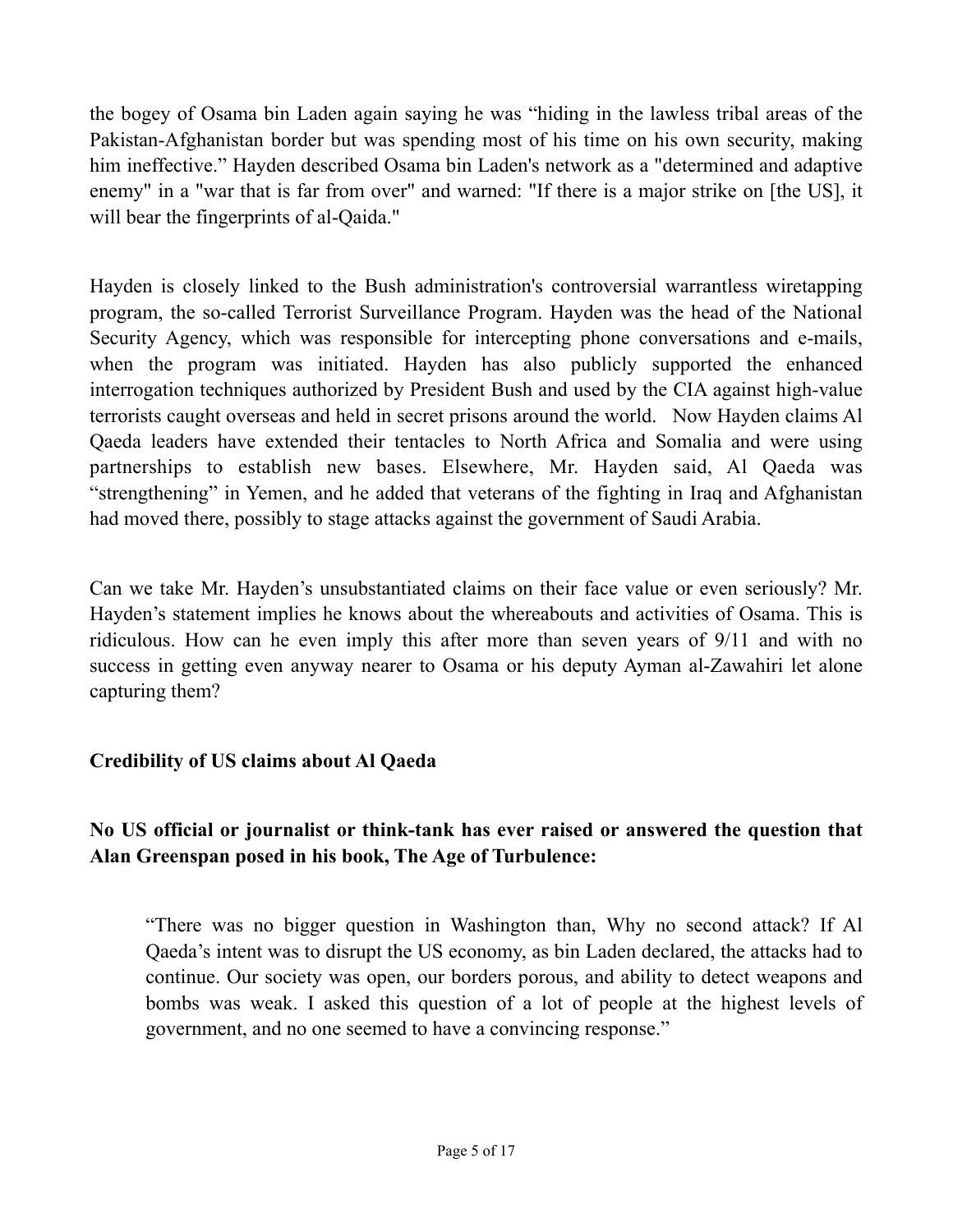Mr. Greenspan is no ordinary person. He is not just a former Chairman of the Federal Reserve. He has known George Bush, Dick Cheney, Donald Rumsfeld, and other top leaders for years and has had access to everyone who is any body in Washington. The reason he did not get a convincing response is that the people at the highest level of [US] government do not have one. Why?

On December 21, 2007, US Defence Secretary Robert M. Gates said a resurgent al-Qaeda terrorist network has shifted the focus of its attacks to Pakistan. "Al-Qaeda right now seems to have turned its face toward Pakistan and attacks on the Pakistani government and Pakistan people," Gates told press reporters.

The Washington Post noted that the Pentagon chief did not specify the nature or location of the group's operations in Pakistan, and quoted Pentagon specialist on counterterrorism efforts on the Afghanistan-Pakistan border, who dismissed the defence secretary's assessment. "Gates is drinking the . . . Kool-Aid like this administration has for the last six years". He also said that the fighters there are not affiliated with al-Qaeda. He spoke on the condition of anonymity because he wants to keep his job.

Nor is it clear that al-Qaeda is the real threat in the rest of Pakistan, commented Teresita C. Schaffer, a former deputy assistant secretary of state for South Asia. "Clearly, extremist violence has emerged as the biggest danger to the Pakistan state," she said. "I don't know if it is al-Qaeda or not."

## **US destabilising Pakistan**

On Sept. 17, 2008, Time magazine published a story "Risking War with Pakistan" written by an ex-CIA officer (for the Middle East) Robert Baer. He wrote:

"As Wall Street collapsed with a bang, almost no one noticed that we're on the brink of war with Pakistan. And, unfortunately, that's not too much of an exaggeration. On Tuesday, the Pakistan's military ordered its forces along the Afghan border to repulse all future American military incursions into Pakistan. The story has been subsequently downplayed, and the chairman of the Joint Chiefs of Staff, Mike Mullen, flew to Islamabad, Pakistan's capital, to try to ease tensions. But the fact remains that American forces have and are violating Pakistani sovereignty. You have to wonder whether the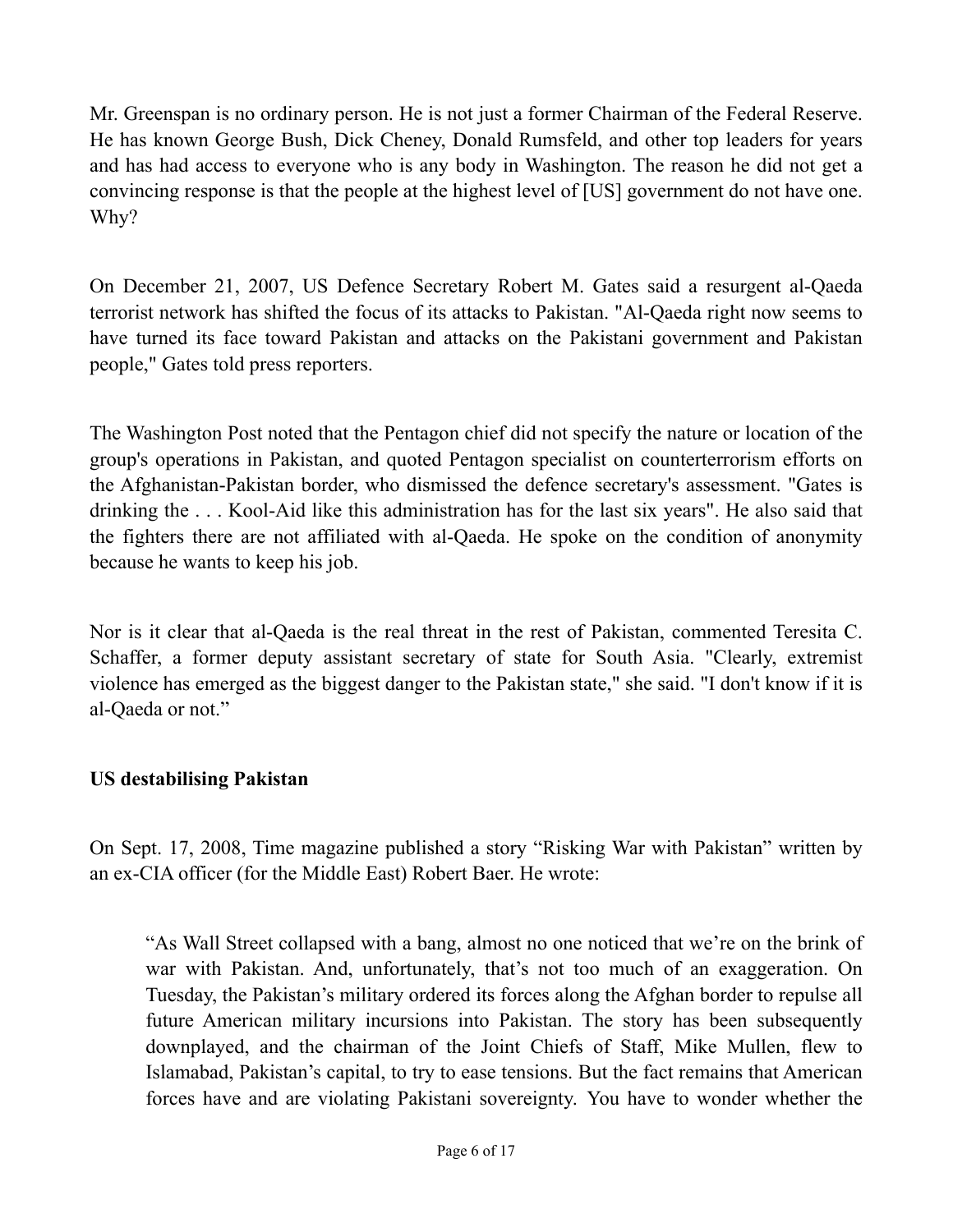Bush administration understands what it is getting into. In case anyone has forgotten, Pakistan has a hundred plus nuclear weapons. It's a country on the edge of civil war. Its political leadership is bitterly divided. In other words, it's the perfect recipe for a catastrophe. All of which begs the question, is it worth the ghost hunt we've been on since September 11? There has not been a credible sighting of Osama bin Laden since he escaped from Tora Bora in October 2001. As for al-Qaeda, there are few signs it's even still alive, other than a dispersed leadership taking refuge with the Taliban. Al-Qaeda couldn't even manage to post a statement on the Internet marking September 11, let alone set off a bomb."

Professor Anthony DiMaggio of Illinois State University, who teaches American Government and Politics of the Developing World, commented on Robert Baer's report in the Counterpunch:

"The comments above, cited from Time magazine, are the only commentary I've managed to find in all of the American press that warn about the dangerous game the US is playing in destabilizing Pakistan. American media coverage, conversely, is driven by a warmongering that's remarkably indifferent to the dangers involved in escalating the conflict. US attacks on

Pakistan inevitably carry the risk of further inciting Pakistani anger against the US. In the New York Times, editors depict the conflict in an Orwellian fashion, framing Pakistan, rather than the US, as the true threat. Illegal U.S. attacks are framed innocently as a response to terrorism, with the Pakistani government's promises of reprisals against invading troops seen as "threatening" the safety of US troops. American reporters have long been known for their stenographic role, faithfully reflecting the official debate in Washington, rather than independently promoting their own reasoned, critical dialogue."

Prof. DiMaggio could have added; they have also buried critical and troubling facts about 9/11, Al Qaeda, and the role of the US and Pakistani establishments. Here are some concrete and well documented reasons why the US claims about Al Qaeda are not credible and cannot be taken at face value.

## **The unresolved questions of 9/11 investigation**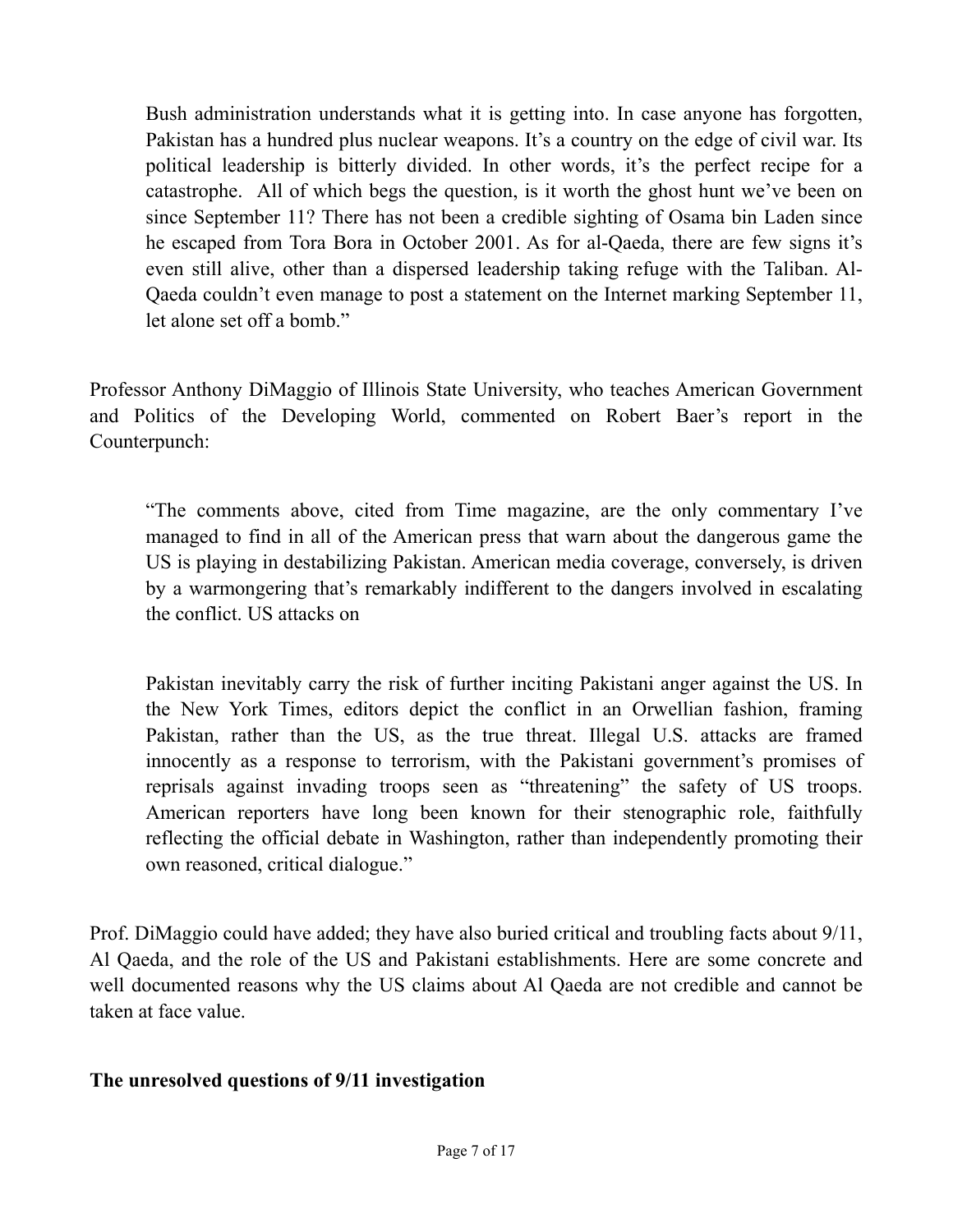John S. Pistole, Deputy Assistant Director of Federal Bureau of Investigation's Counterterrorism Division, testified before the US Senate Committee on Governmental Affairs on July 31, 2003. The following part of his testimony is extremely intriguing:

"The FBI conducted a detailed financial investigation/analysis of the 19 hijackers and their support network, following the September 11th attacks. This investigation initially identified the Al Qaida funding sources of the 19 hijackers in the UAE and Germany. The financial investigation also provided the first links between Ramzi Binalshibh and the 9/11 operation. A continuing investigation, in coordination with the PENTTBOMB Team, has traced the origin of the funding of 9/11 back to financial accounts in Pakistan, where high-ranking and well-known Al Qaida operatives played a major role in moving the money forward, eventually into the hands of the hijackers located in the U.S."

There was no investigation into the grave and startling revelations made by the FBI. The FBI testimony was consistent with what the Wall Street Journal had published on Oct. 10, 2001. The WSJ never followed up or contradicted this story but other sources such as AFP confirmed it.

## **Quote from the Wall Street Journal:**

Our Friends the Pakistanis

Yesterday we noted a report from a Pakistani newspaper that Lt. Gen. Mahmud Ahmad had been fired as head of Islamabad's Inter-Services Security agency after U.S. linked him to a militant allied with terrorists who hijacked an Indian Airlines plane in 1999. Now the Times of India says Ahmad is connected to the Sept. 11 attacks: Top sources confirmed here on Tuesday, that the general lost his job because of the "evidence" India produced to show his links to one of the suicide bombers that wrecked the World Trade Centre. The US authorities sought his removal after confirming the fact that \$100,000 was wired to WTC hijacker Mohammed Atta from Pakistan by Ahmed Omar Sheikh at the instance of Gen Mahmud. Senior government sources have confirmed that India contributed significantly to establishing the link between the money transfer and the role played by the dismissed ISI chief. While they did not provide details, they said that Indian inputs, including Sheikh's mobile phone number, helped the FBI in tracing and establishing the link.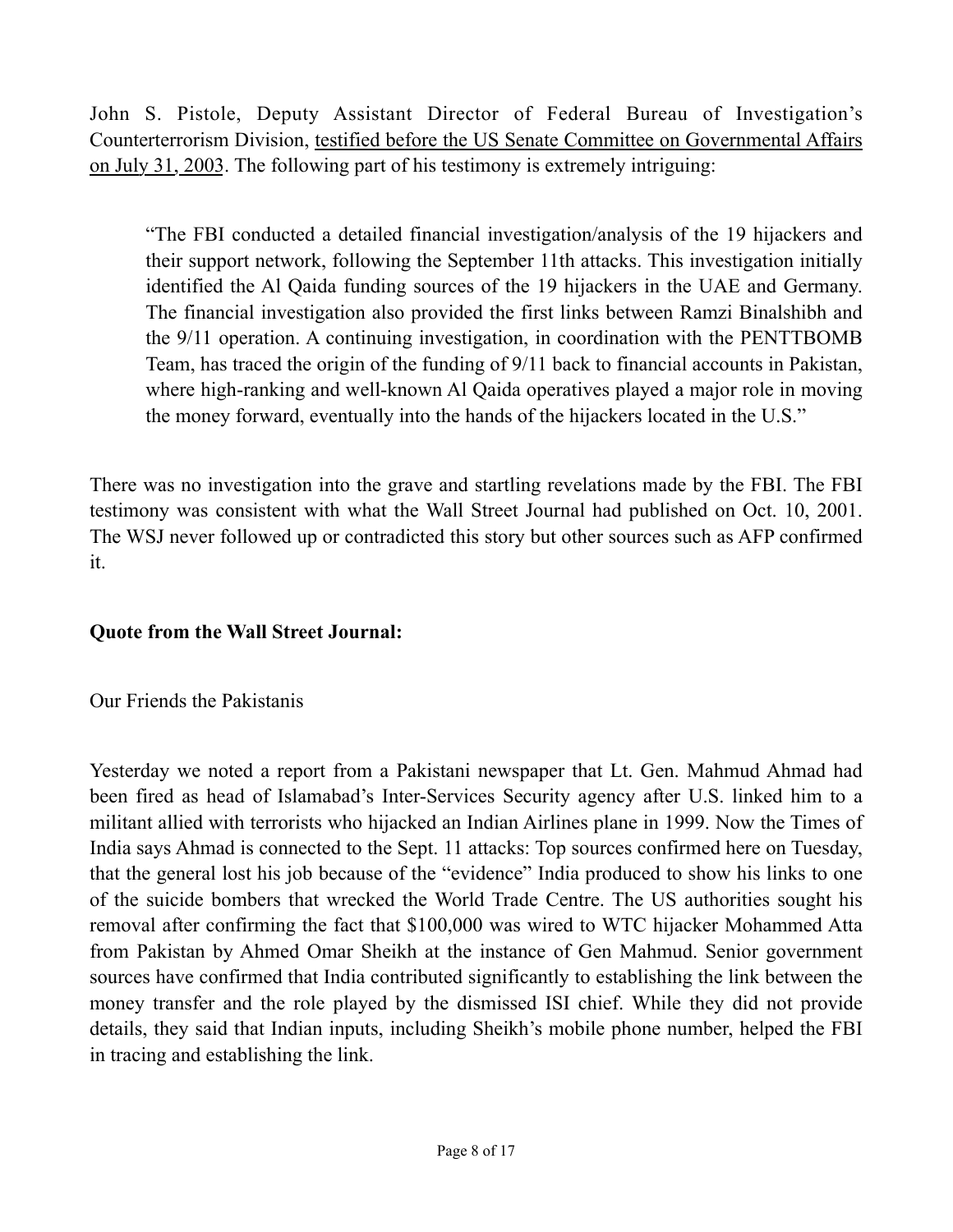# **Unquote.**

#### **Cover up of 9/11 Investigation**

The 9/11 commission itself charged the US government of a cover up. On January 2, 2008, **Thomas H. Kean and Lee H. Hamilton who served as chairman and vice chairman**, respectively, of the 9/11 commission wrote an op-ed piece in The New York Times, accusing the US government of a cover up as no one in the administration ever told the commission of the existence of videotapes of detainee interrogations. "As a legal matter, it is not up to us to examine the CIA's failure to disclose the existence of these tapes. That is for others. What we do know is that government officials decided not to inform a lawfully constituted body, created by Congress and the president, to investigate one the greatest tragedies to confront this country. **We call that obstruction**", they concluded.

The commission itself was not keen to pursue the full facts. On page 172 of its report, it stated that ultimately the question of who financed the attacks "is of little practical significance", noting that "**to date the US government has not been able to determine the origin of the money used for 9/11 attacks."** That's right. The 9/11 Commission concluded in its report that it wasn't important to follow the money trail leading to those ultimately responsible for the crime.

Ahmed Omar Saeed Sheikh, who was alleged to have wired money to the 9/11 hijackers, was sentenced to 'death' in 2002 but his "appeal" has been pending since then. He kidnapped Daniel Pearl of the Wall Street Journal but the US never pressed for his extradition. Musharraf wrote in his book that Omar was an MI6 agent. Omar was also a "Kashmiri jihadi' and associated with Jaish-e-Mohammad. Pakistan's former chief of Intelligence Bureau; Brig. (retired) Ijaz Shah was the handler of Omar Saeed Sheikh. Sheikh surrendered to him in Lahore although Daniel Pearl was kidnapped from Karachi. Brig. Ijaz Shah was also accused by Benazir Bhutto [Interview to David Frost, Nov. 2, 2008 -Al-Jazeera TV] of plotting to assassinate her.

It is a matter of record that even after more than five years of his arrest, the US government has refused to try the alleged master mind of 9/11, Khalid Sheikh Mohammed, in a normal civil federal court. He was arrested in March 2003 and handed over to the US but never faced open trial. According to the 9/11 Commission Report he was "the principal architect of the 9/11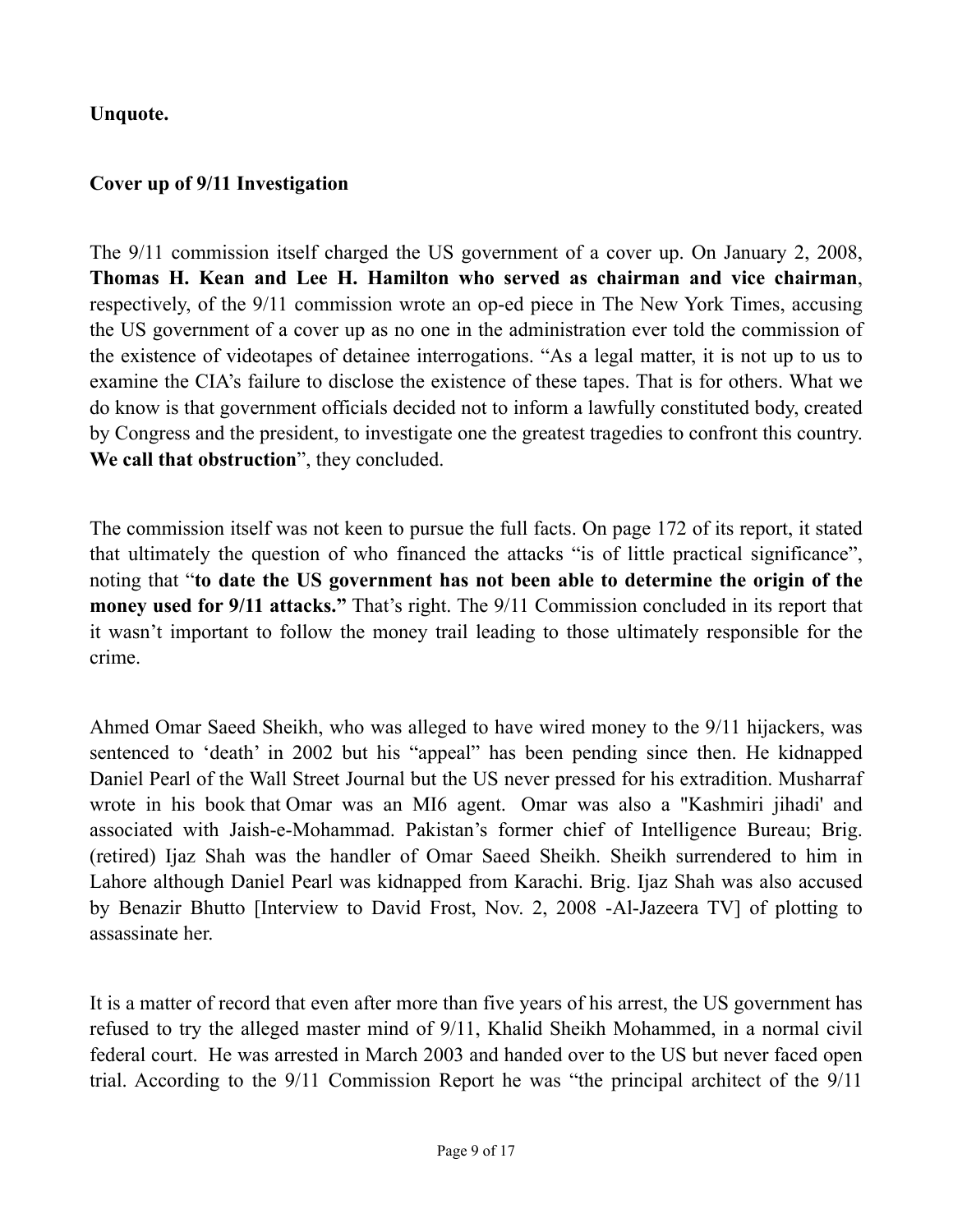attacks." On October 12, 2006, Time magazine reported that "KSM confessed under CIA interrogation that he personally committed the murder" of WSJ journalist Daniel Pearl.

#### **Four critical questions**

1) Why would the US government not pursue the Al Qaeda money trail leading to 9/11 attacks?

2) Why would the CIA destroy video tapes containing hundreds of hours of interrogations of Al Qaeda detainees in Guantanamo Bay?

3) Why would it obstruct independent investigation by members of the 9/11 Commission?

4) Why would the Pentagon and the CIA not try Khalid and other Al Qaeda members in a normal court?

These are crucial and extremely important questions. Unless the US government can answer these critical questions, its critics can rightfully and legitimately question its theory that the Al Qaeda has safe havens in Pakistan from which it can launch terrorist attacks on the America. **The US government and its intelligence agencies have a major credibility issue. Their record, unfortunately, includes lies, deliberate disinformation and doctored intelligence all designed to promote and implement hidden agendas.** 

#### **Deliberately false US intelligence claims**

In the past, the US intelligence had concluded that Saddam Hussein had weapons of mass destruction. It was a lie that has been so well documented that it needs no further comment. The real motive was to conquer Iraq and control its oil fields.

In October 2007, President Bush had suggested that a nuclear-armed Iran could lead to "World War III" and Vice President Dick Cheney promised "serious consequences" if the government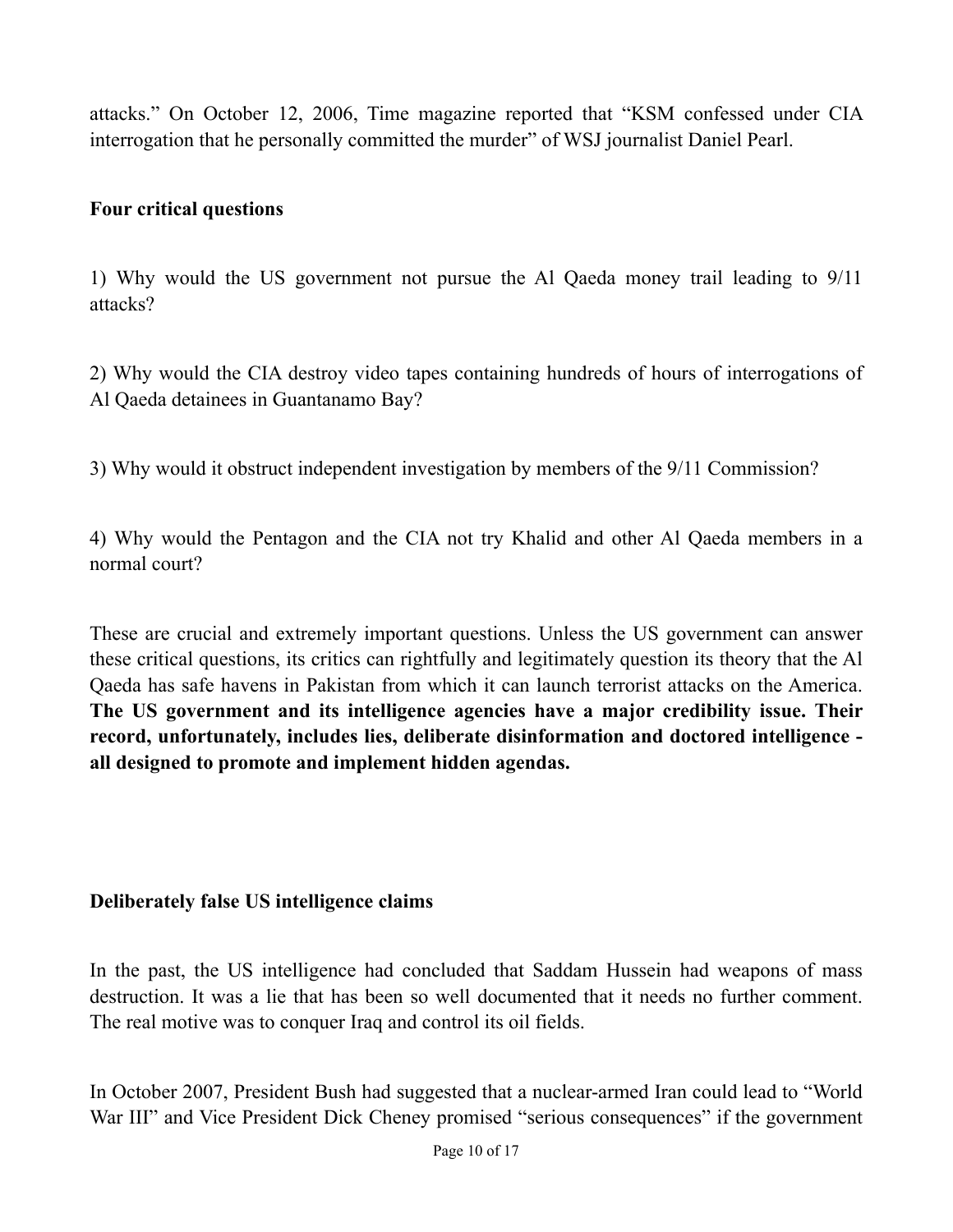in Tehran did not abandon its nuclear program. But the US establishment and its intelligence agencies had decided to shift their focus away from Iran. In December 2007, a National Intelligence Estimate that represented the consensus view of all 16 American spy agencies, concluded that Iran halted its nuclear weapons program in 2003 and that the program remained frozen, contradicting its own judgment in 2005 that Tehran was working relentlessly toward building a nuclear bomb.

Given that the US has thus far failed to establish the responsibility for 9/11 attacks, the fact that there has been no attack by Al Qaeda on the US soil since 9/11, the real motive behind Iraq War, and the systematic disinformation campaign about Iran's nuclear program, it is perfectly logical to question the real motives of the US policy in Pakistan.

# **The nuclear dimension**

Pakistan's nuclear programme issue assumed greater and urgent significance by the mischievous remarks of Joe Biden, the democrat vice presidential candidate, made in the debate with Sarah Palin. "Pakistan's (nuclear) missiles can already hit Israel," Biden thundered. But what was he talking about?

Pakistan does not have the capability to hit Israel. It has never threatened Israel. Jackson Diehl of Washington Post (Oct.3) commented: "a good deal of what Biden said was exaggerated, distorted or simply false — especially in his nominal area of expertise, foreign policy."

Robert Fisk, writing in the UK's The Independent (Oct. 4) ridiculed Biden's statement that there have been 7,000 madrassas built ... and that's where bin Laden lives and we will go at him if we have actually (sic) intelligence. Fisk chided: "Seven thousand? Where on earth does this figure come from? Yes, there are thousands of religious schools in Pakistan – but they're not all on the border". **Fisk warned about the real US agenda, "We must gird ourselves for the next struggle against 'world evil' in Pakistan".** 

## **Islamic militants are America's intelligence assets**

Despite all the propaganda in the US media and think tanks about the alleged threat of Al Qaeda, the ground realities tell a different story. There are several reports, too many for all of them to be mentioned here, that the CIA's involvement with and use of militants did not stop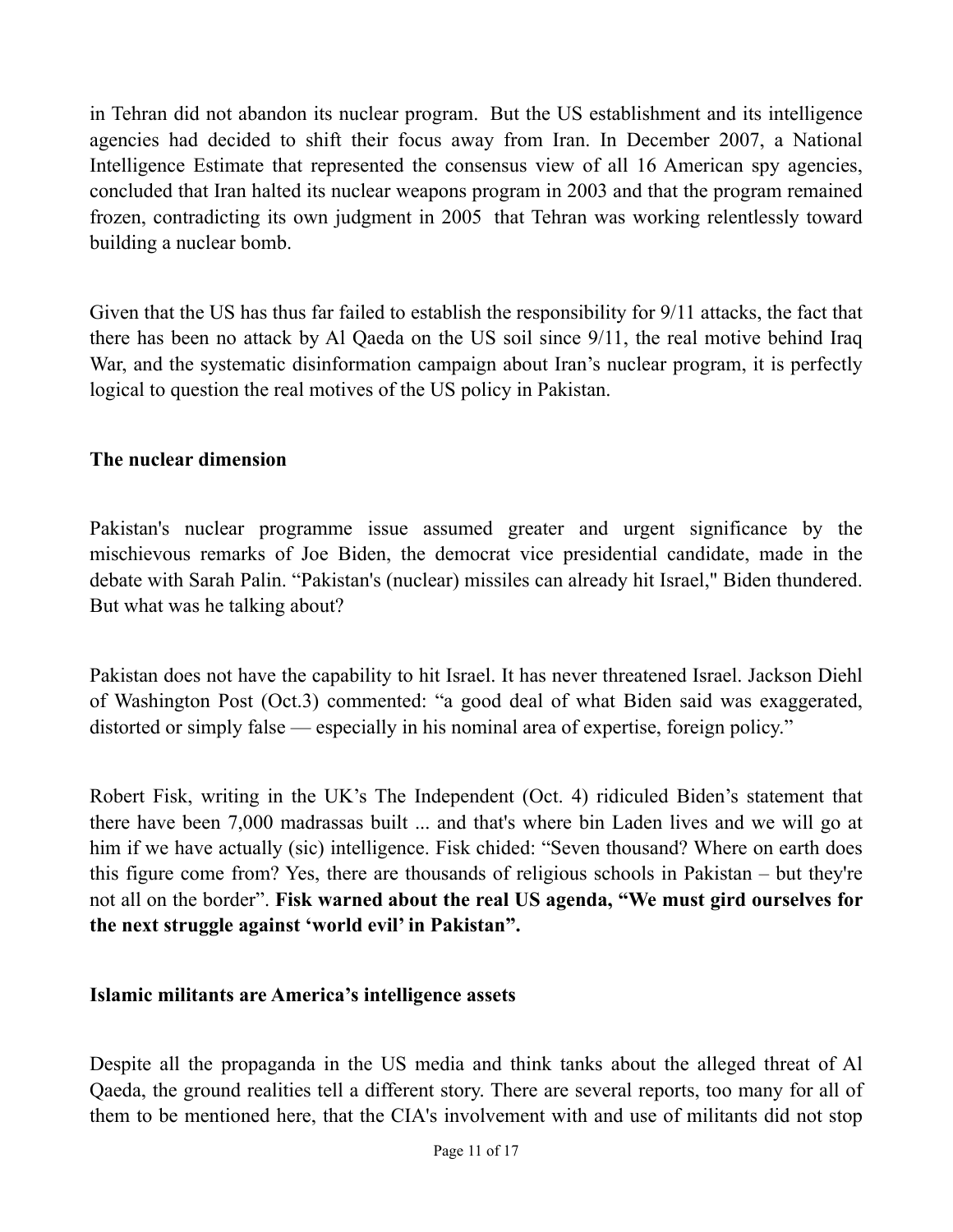either after the end of Afghan war or 9/11. It is a matter of record that Abdullah Mehsud, Baitullah Mehsud's cousin and former leader of the so-called Taliban-e-Pakistan, was captured by the US troops in Afghanistan in December 2001 and kept in custody till March 2004 when he was released from Guantanamo Bay and allowed to return to Waziristan. Abdullah played a key role in organizing the 'militants' before he was killed by Pakistan's security forces when Musharraf came under heavy pressure from the Chinese after Abdullah Mehsud kidnapped two Chinese engineers.

On August 5, 2008, The News International reported, "Impeccable official sources have said that strong evidence and circumstantial evidence of American acquiescence to terrorism inside Pakistan was outlined by President Musharraf, General Kayani and DG (ISI) Nadeem Taj in their separate meetings with US Chairman Joint Chiefs of Staff Admiral Mullen and CIA Deputy Director Stephen R Kappes on July 12 in Rawalpindi." The top US military commander and the CIA official were also asked why the CIA-run predator and the US military did not swing into action when they were provided the exact location of Baitullah Mehsud on May 24, 2008.

# **Al Qaeda and Taliban rescued by Bush**

The story of how thousands of 'militants and Al Qaeda' ended up in Waziristan reads like a chapter from a spy fiction. How did Al Qaeda manage to establish its base in north-western Pakistan? The Al Qaeda stronghold was established in the months following the US-NATO invasion of Afghanistan. The military campaign commenced in early October and was completed in late November 2001.

In late November 2001, the Northern Alliance supported by US bombing raids took the hill town of Kunduz in Northern Afghanistan. Eight thousand or more men "had been trapped inside the city in the last days of the siege, roughly half of whom were Pakistanis. Afghans, Uzbeks, Chechens, and various Arab mercenaries accounted for the rest." [See article by Seymour M. Hersh, The Getaway, The New Yorker, January 21, 2002]

A large number of these "foreign fighters" that included the Taliban and Al Qaeda leaders were never brought to justice, nor were they detained or interrogated. In fact quite the opposite, they were rescued. As confirmed by Seymour Hersh in New Yorker and documented in detail by Ahmed Rashid [Descent into Chaos, pp. 91-92, published 2008], they were flown to safety on the orders of Vice President Dick Cheney and Defence Secretary Donald Rumsfeld, following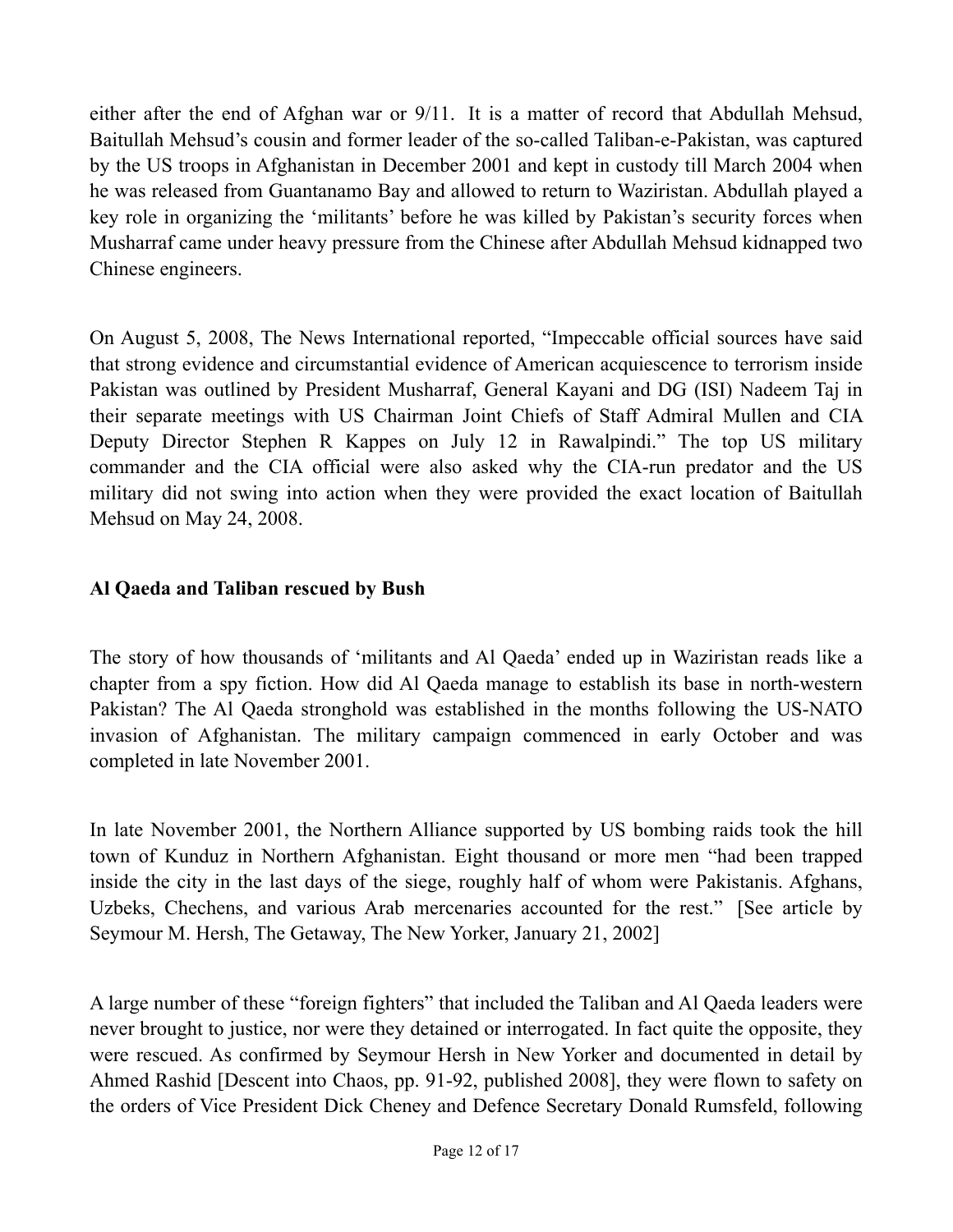a special request made by Musharraf to Bush. The Bush Administration ordered US Central Command to set up a special air corridor to help insure the safety of the Pakistani rescue sorties from the air bases in Chitral and Gilgit to Kunduz.

#### **London bombing, MI-6 and Al-Muhajiroun**

Another example of protecting the terrorists is the London attacks in July 2005. Haroon Rachid Aswat was said to have played a central role in the attacks. "Cell phone records show around 20 calls between him and the 7/7 gang, leading right up to those attacks, which were exactly three weeks ago." (Fox News, 28 July 2005). The same source (Fox News) which presents Aswat as the "mastermind", also points to Aswat's relationship to British and US intelligence, through a British based Islamic organization Al-Muhajiroun. In an interview with Fox News (29 July 2005), intelligence expert John Loftus revealed that Haroon Rashid Aswat had connections to the British Secret Service MI-6 (emphasis added): **"the entire British police are out chasing him, and one wing of the British government, MI-6 or the British Secret Service, has been hiding him."** 

## **Jundullah and the CIA**

The use of Pakistan-based terrorist groups by the US government has been reported by even main stream American media. A major US network, ABC News broke an exclusive story [April 3, 2007] that said, "A Pakistani tribal militant group responsible for a series of deadly guerrilla raids inside Iran has been secretly encouraged and advised by American officials since 2005, US and Pakistani intelligence sources tell ABC News. The group, called Jundullah, is made up of members of the Baluchi tribe and operates out of the Baluchistan province in Pakistan, just across the border from Iran." ABC News report added: "U.S. officials say the U.S. relationship with Jundullah is [arranged] so that the US provides no funding to the group, which would require an official presidential order or "finding" as well as congressional oversight." But according to the British daily Telegraph [February 25, 2007], "Funding for their separatist causes comes directly from the CIA's classified budget but is now "no great secret", according to one former high-ranking CIA official in Washington who spoke anonymously."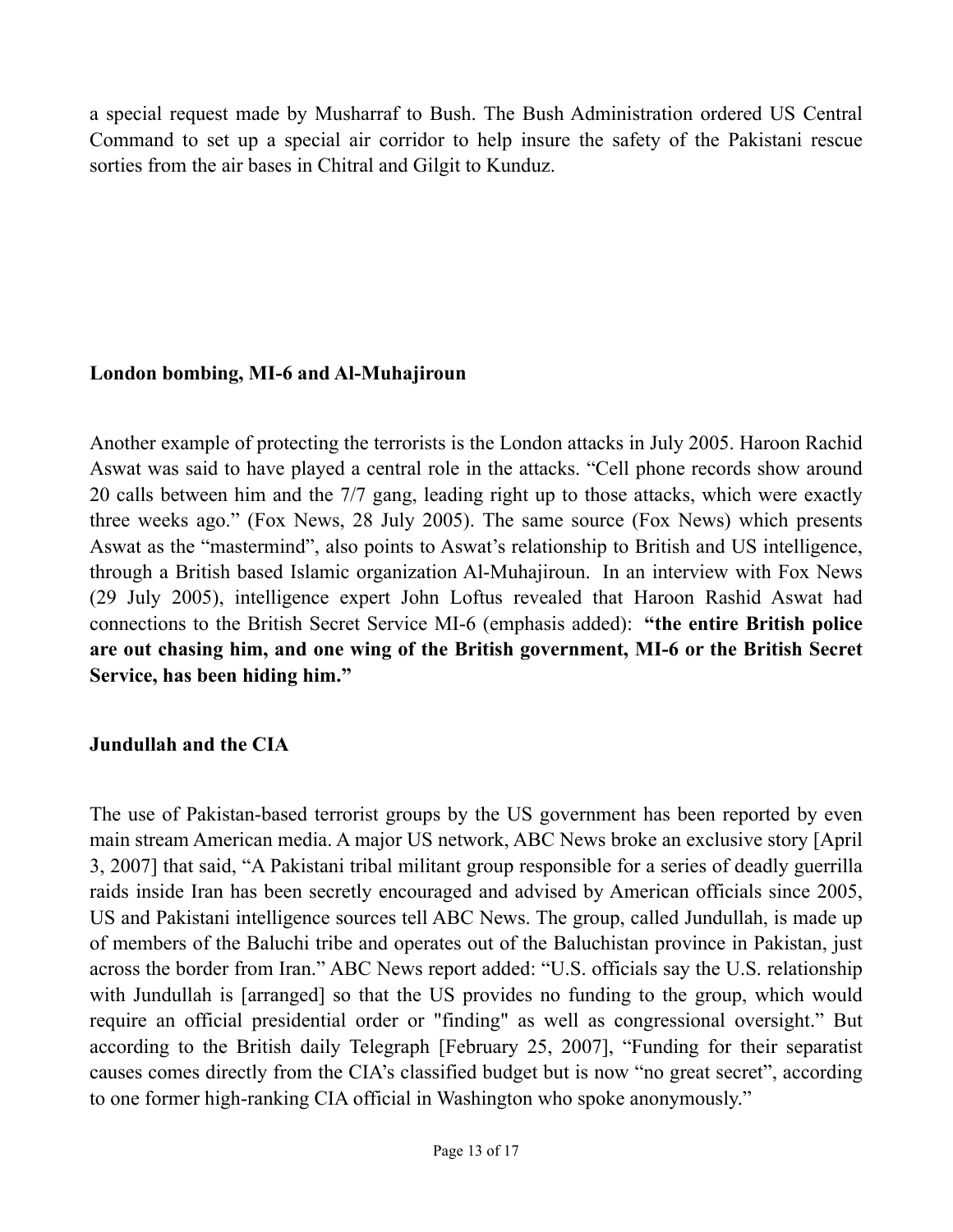#### **CIA and Islamic militants in the former Soviet Union**

The covert use of Islamic militants is likely to be expanded in the coming years. Strategic Forecasting, Inc., more commonly known as Stratfor, a private intelligence agency once referred to as "The Shadow CIA" by the highly respected Barron's, reported on August 14, 2008 that "The (former Soviet) republic of Tatarstan also is a prime candidate for a covert strategy that aims to inflame Russia's Muslim minorities. This Muslim belt is key because it separates the ethnically Russian portions of Russia from sparsely populated Siberia and runs through all of Russia's transport networks (road, rail and pipeline). The Islamist militant card is a tempting option for Washington and Riyadh. Ramping up Muslim fighters in Chechnya and Tatarstan is a logical step for the United States to take in coordination with its Saudi allies."

#### **The end game**

Why would the United States use the Islamic militants even as intelligence assets at apparently great risk to world security and spread of terrorism? A passage from "Devil's Game" by Robert Dreyfuss

(pp. 336-337, published 2005) deserves serious thought. Citing the infamous policy memo written by leading neocons in 1995, entitled, "A Clean Break" to then Prime Minister Netanyahu of Israel to 'contain, destabilise, and roll back' various states in the region, Dreyfuss concludes:

"Neoconservatives want to control the Middle East, not reform it; even it means tearing countries apart and replacing them with rump mini-states along ethnic and sectarian lines. The Islamic right, in this context, is just one more tool for dismantling existing regimes, if that is what it takes."

Zbigniew Brzezinski, who served as National Security Adviser in the Carter Administration, warned about the so-called "war on Terror" in his [testimony to the US](http://foreign.senate.gov/testimony/2007/BrzezinskiTestimony070201.pdf) [Senate Foreign Relations Committee](http://foreign.senate.gov/testimony/2007/BrzezinskiTestimony070201.pdf) on February 1, 2007. He called the war a historical myth created and perpetuated by the US government. He said: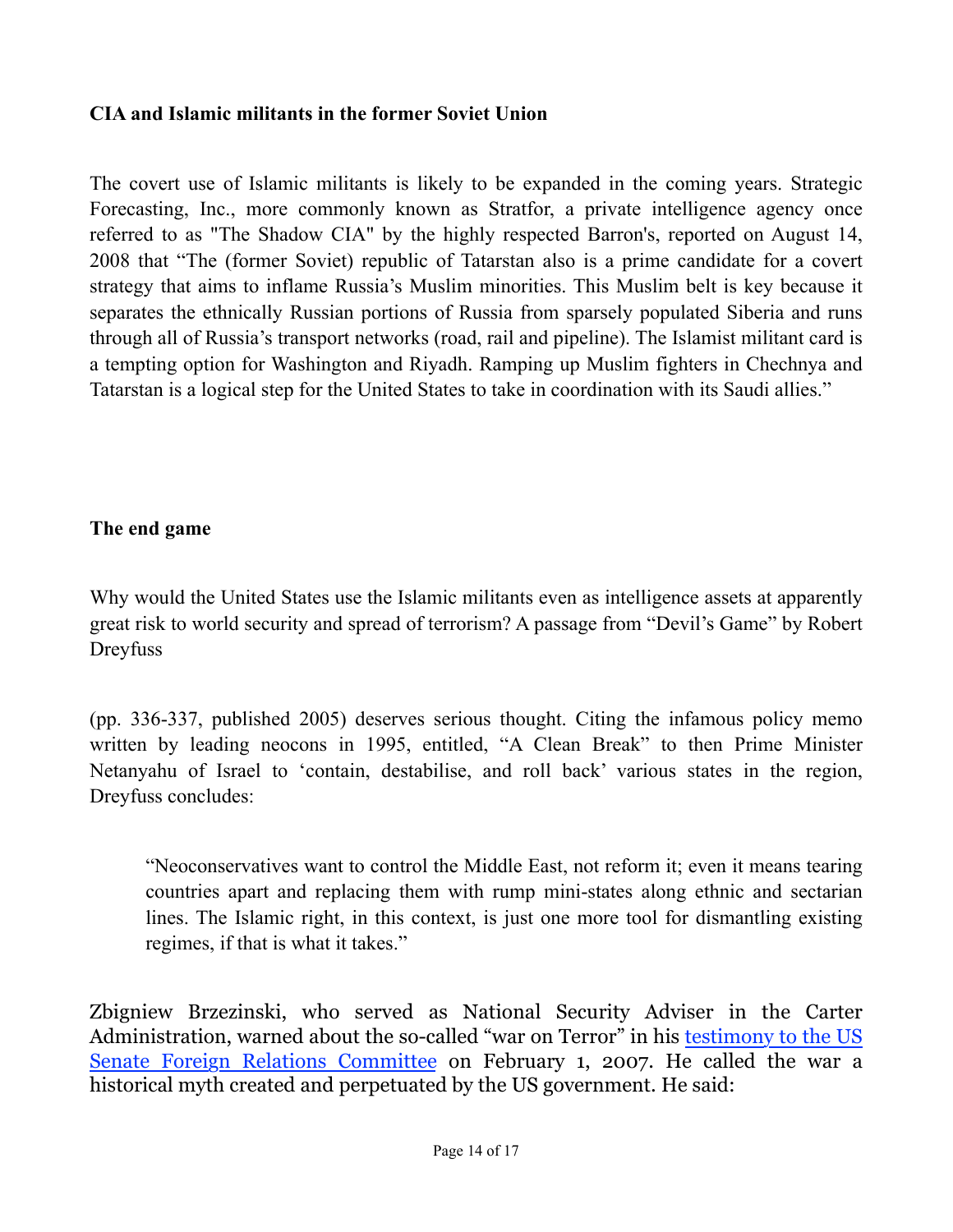*"If the United States continues to be bogged down in a protracted bloody involvement in Iraq, the final destination on this downhill track is likely to be a head-on conflict with Iran and with much of the world of Islam at large. A plausible scenario for a military collision with Iran involves Iraqi failure to meet the benchmarks; followed by accusations of Iranian responsibility for the failure; then by some provocation in Iraq or a terrorist act in the U.S. blamed on Iran; culminating in a "defensive" U.S. military action against Iran that plunges a lonely America into a spreading and deepening quagmire eventually ranging across Iraq, Iran, Afghanistan, and Pakistan.*

*A mythical historical narrative to justify the case for such a protracted and potentially expanding war is already being articulated. Initially justified by false claims about WMD's in Iraq, the war is now being redefined as the "decisive ideological struggle" of our time, reminiscent of the earlier collisions with Nazism and Stalinism. In that context, Islamist extremism and al Qaeda are presented as the equivalents of the threat posed by Nazi Germany and then Soviet Russia, and 9/11 as the equivalent of the Pearl Harbor attack which precipitated America's involvement in World War II."*

What does it all add up to for Pakistan? Where all this is leading to? What is the current strategic objective of the United States in Pakistan? The New York Times provided a clear indication in a report titled, ["US Considers New Covert Push within Pakistan](http://www.nytimes.com/2008/01/06/washington/06terror.html?_r=1&scp=1&sq=pakistan%20january%208&st=cse)" dated January 6, 2008:

"The options under discussion are unclear and classified. Officials said no decision had been made, but the options likely would involve the CIA working with the military's Special Operations forces. The Bush administration has not formally presented any new options to Musharraf, who gave up his military role last month, or to his successor as the army chief, Gen. Ashfaq Parvez Kayani. The White House thinks Kayani will be more sympathetic to the American position than Musharraf. Kayani was an aide to Bhutto early in his career and later led the Pakistani intelligence service. "**From the White House to the Pentagon, officials see an opportunity in the changing power structure for Americans to advocate for expanded authority in the nuclear-armed country.**" **After years of focusing on Afghanistan, we think the extremists [within the administration] now see a chance for the big prize — creating chaos in Pakistan itself," one senior official said**. Some in the State Department argue that American-led military operations on the Pakistani side of the border with Afghanistan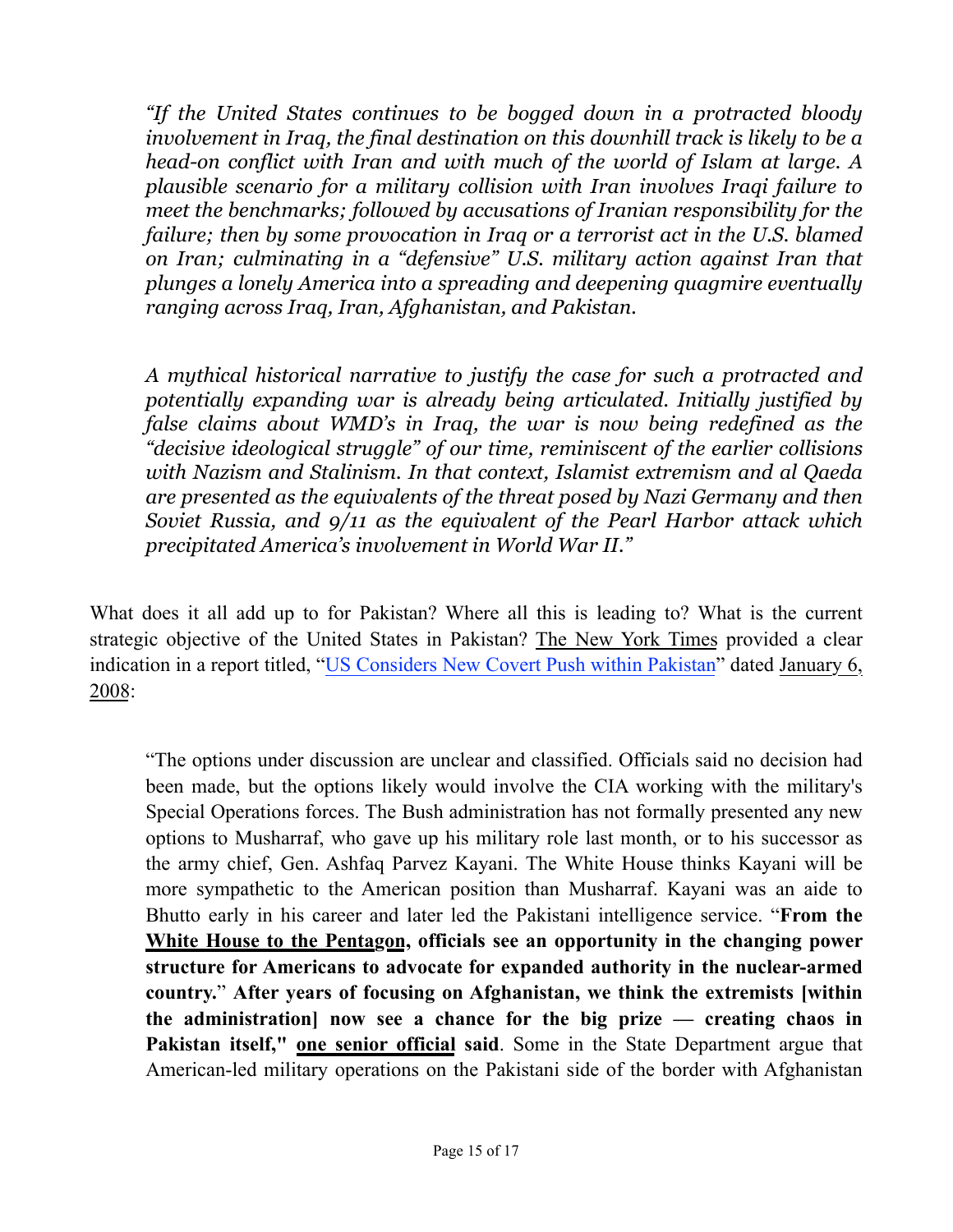could result in a tremendous backlash. That would be particularly true, they said, if Americans were captured or killed in the territory."

This was probably as far as a newspaper, such as the New York Times, could go in revealing what was clearly a discussion of covert plans to create chaos in Pakistan. Year 2008 proved to be the worst year in history for Pakistan's northern areas in terms of violence and deaths and it has created more than chaos in Pakistan. It has brought Pakistan to the brink of collapse.

The reports of the covert operations in Pakistan cannot be denied. Some of them have been documented under the US covert operations category of my website **[State of Pakistan](http://www.yousufnazar.com/?cat=16)**. The US Assistant Secretary of Defence Michael Vickers is the man responsible for covert operations worldwide including Pakistan. According to Washington Post, Vickers, a former Green Beret and CIA operative, was the principal strategist for the biggest covert program in CIA history: the paramilitary operation that drove the Soviet army out of Afghanistan in the 1980s. The movie "Charlie Wilson's War" portrays Vickers in that role, in which he directed an insurgent force of 150,000 Afghan fighters and controlled an annual budget of more than \$2 billion in current dollars. He controlled them (ex- Mujahids and today's TALIBAN etc.) at one time.

His address to the Council of Foreign Relations on October 26, 2006 offers a glimpse of his thinking. To get an insight into Michael Vickers - read this transcript from [Military Strategies](http://www.cfr.org/publication/11834/military_strategies_for_unconventional_warfare_rush_transcript_federal_news_service.html) [for Unconventional Warfare.](http://www.cfr.org/publication/11834/military_strategies_for_unconventional_warfare_rush_transcript_federal_news_service.html) Here Vickers states: *"Again, Pakistan is a critical ally in the war on terror, but life's not perfect. But again, what's the alternative—invade the Northwest Frontier Provinces? Good luck. You know—and so there's a—you know, there's a time and place.*" The time and place arrived in July 2007 when he was appointed as an Assistant Secretary Defence.

According to a report of the [Army Times](http://www.yousufnazar.com/?p=793) (US) December 23, 2008, the US and CIA units for Pakistan are supported by even naval units. The report says, "There are two major special operations task forces in Afghanistan: CJSOTF-A, which is the "white," or unclassified, task force and is organized around a Special Forces group headquarters with two SF battalions and Marine special operations and Navy SEAL elements; and a "black" special operations task force with a headquarters element drawn from the secretive Joint Special Operations Command overseeing elements of Navy Special Warfare Development Group, also known as SEAL Team 6, the 75th Ranger Regiment, and the 160th Special Operations Aviation Regiment." One wonders why does the US covert operatives in Afghanistan and the tribal areas need naval commandos?